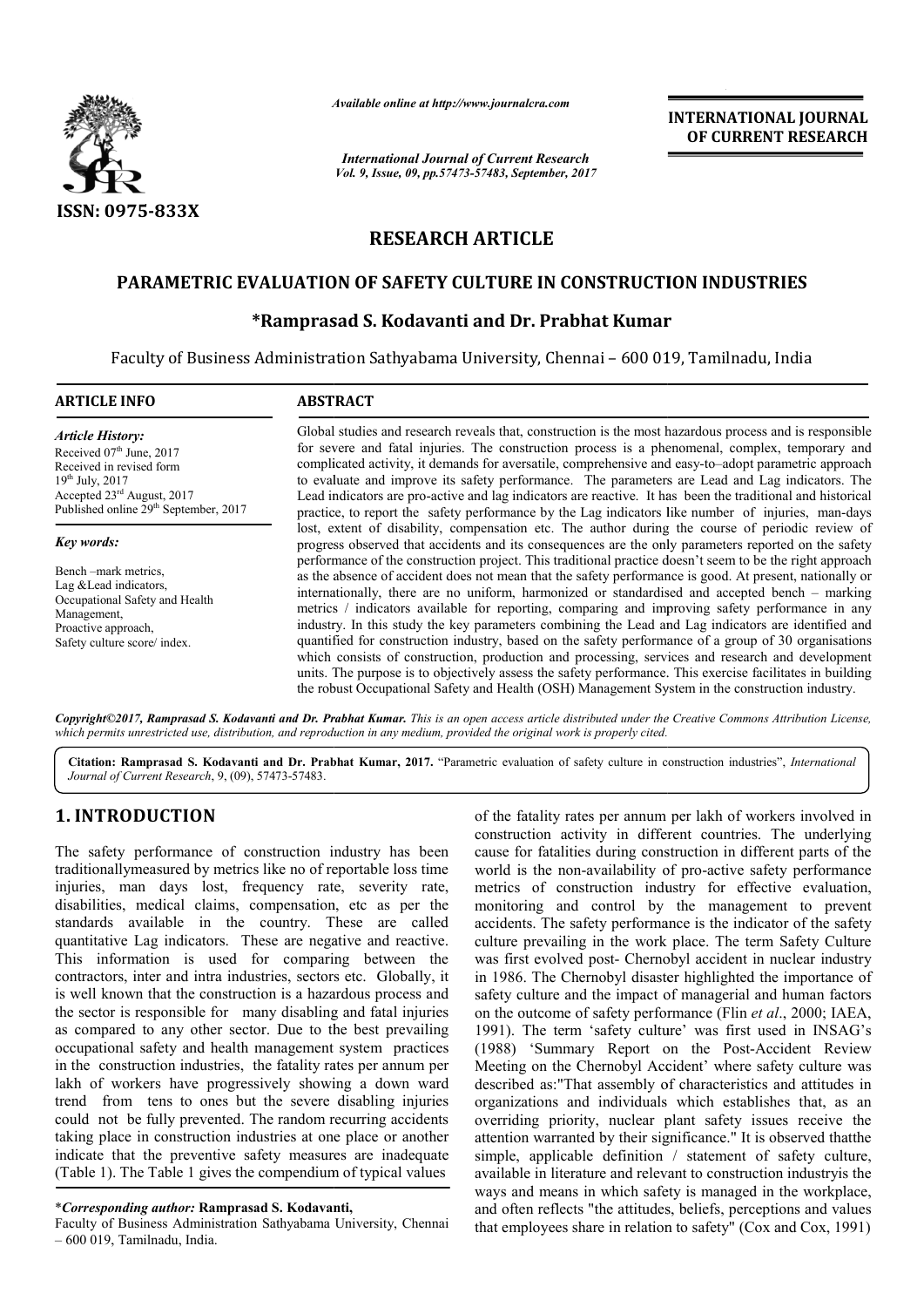or in other words, "the way we do safety around here" (CBI, 1991) The author also during the course of study and the review of safety management / cultural practices prevailing construction activity in many countries observed thatpersons working in any part of the world are more prone to the risk of recurring severe disabling / fatal work injuries at any point of time as compared to any other industry /occupation. The researchers / practitioners worldwide equivocally advocate that currently there are no standard, uniform and harmonized national or international safety performance indicators that are accepted by the construction industry nor any other industry. The need for positive safety metrics (Lead indicators also) to improve safety performance is strongly felt because the present practice of relying excessively on reporting lag indicators has limited utility because of post-accident recording of statistically less significant high consequence random events. The reporting through lag indicators also causes knee-jerk corrections / reactions by the project (the construction unit is called as Project) management promotes over-confidence and complacency when reportable injuries do not happen for some time due to a chance. The authenticity of the management information system reports is dependent on the transparency and openness of the reporting method. The Lagquantitative indicators are post-event based and do not appraise the shortcomings and measures for improvements needed in the construction processA multi-factoring metric method, which considers Lag & Leadindicators and which includes the safety management practices is a comprehensive and systematic way of measuring safety culture of a construction industry. The lead indicators which can be considered are no of safety meetings, site inspections by all levels, safety audits , tool box meetings, safety promotion schemes, safety suggestions for improvement of work environment, etc which are positive and pro-active. The worldwide researchers, academicians and practitioners advocate for the need of pro-active, objective and quantitative assessment of safety culture in construction industry. Aproactive approach and positive safety performance metrics are essential for the project management to promote hazard control measures and to prevent accidents in construction industry.

**Table 1. Typical construction fatality rates in different countries**

| Country/Region           | Fatalities (per Annum per<br>100,000 Workers) | Year |
|--------------------------|-----------------------------------------------|------|
| Australia                | 1.85                                          | 2013 |
| Canada                   | 8.70                                          | 2008 |
| Europe                   | 23.00                                         | 2012 |
| France                   | 2.64                                          | 2012 |
| Finland                  | 5.90                                          | 2008 |
| Germany                  | 5.00                                          | 2008 |
| Ireland                  | 9.80                                          | 2013 |
| Israel                   | 12.12                                         | 2015 |
| India                    | 10.00                                         | 2008 |
| Norway                   | 3.30                                          | 2008 |
| Sweden                   | 5.80                                          | 2008 |
| Switzerland              | 4.20                                          | 2008 |
| United Kingdom           | 1.62                                          | 2015 |
| United States of America | 9.80                                          | 2014 |

(Source:https://en.wikipedia.org/wiki/Construction\_site\_safety)

## **2. Evolution of construction safety culture**

The historical evolution of safety at work, emergence of the safety management system and the phenomenal development of safety culture in the construction industry from themedieval age to the current stage is elucidated in the following paragraphs.

#### **A.General**

The construction in one form or other is always associated with the human involvement and intervention. The progress of construction process is directly linked with the evolution and development of human civilization. The construction of massive palaces and buildings involving intensive slavery have been the earlier part of the world history. Globally, in the poor and exploited society, struggle for survival became a fundamental concern rather than looking for safe environment. The concept of safety nearly eloped among the poor labourers who were willing to risk their life for day to day needs. For the masters, the life of the labours (for all practical purposes slaves) was cheaper than expenses on improving work environment and safety. In the early history of construction many people (including women and children) lost their lives due to exploitation, adverse / hostile working environment, long working hours, primitive tools, manual handling, and inhumane treatment by constructors. There was no method of enforcing and assuring the safety, health and welfare at work in Medieval Period of human history.

## **B.History of Construction Safety (up to 18th Century)**

The first building code was enacted by the sixth Babylonian King Hammurabi in 1700 BCE ((Before Common Era or Before Christ) Babylonian law) is known as Code of Hammurabi (King, 2005), which may be a draconian law for modern civilizedsociety. There are 282 codes, the codes which are related to building construction, public safety & health, liability, penalty and compensation. The generally accepted first building code which was in the Code of Hammurabi, which specified (Hammurabi's Code of Laws, 2008) Code 229. If a builder builds a house for someone, and does not construct it properly, and the house which he built falls in and kills its owner, then that builder shall be put to death. Code 232. If it ruins goods, he shall make compensation for all that has been ruined, and in as much as he did not construct properly this house which he built and it fell, he shall re-erect the house from his own means. Code 233. If a builder builds a house for someone, even though he has not yet completed it; if then the walls seem toppling, the builder must build the walls solid from his own means. Similarly, Law of Moses (1393- 1273 BCE) also stipulates, specific construction aspects which is also an earlier form /part of the building code. The Bible book of Deuteronomy, Chapter 22, Verse 8, states that: "When you build a new house, make a parapet around your roof so that you may not bring the guilt of bloodshed on your house if someone falls from the roof".

### **C. Safety Legislation Post - Industrial Revolution (19th Century Onwards)**

In the  $19<sup>th</sup>$ century, the evolving changes in societies worldwide, industrial revolution, end of slavery, immigration, etc brought about enactments of number of building acts / laws like The London Building Act, 1844, Baltimore Building Code in 1859, etc. Globally, construction has sprung up in the late 19th century. There had been construction of many historic monuments, buildings, bridges, tunnels, railways, etc with large number of laborers. History of construction speaks about occurrence of injuries and fatalities in the construction process without recording and reporting as there was no formal safety and health measures at work. For centuries, humans have faced poverty and have been exploited by the masters (rulers).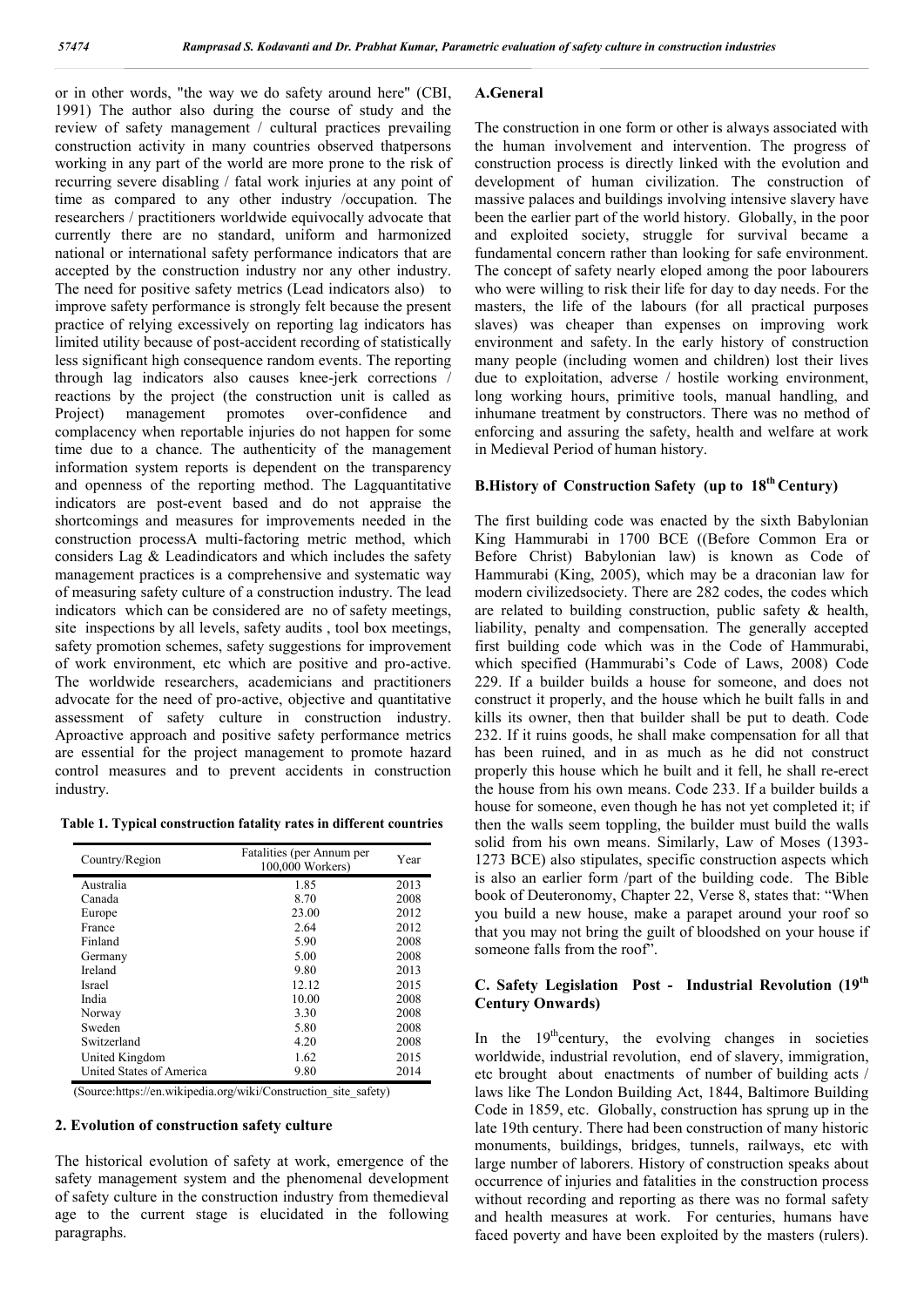In the poor and exploited society, struggle for survival became a fundamental concern rather than looking for safe environment. The construction Industry draws their resources from this very poor and exploited society who nether have any consciousness for the safe working environment nor any education or knowledge to ask for their right for safety. The apparent cause could be due to no regulation or state control of construction activities and prevailing inhumane working conditions. The modern civilization and societal development at the advent of many independent nations emerging, the construction has been gradually under the state control. Many colonial and provincial laws, indirectly regulating the construction activities were enacted. The first Factories Act in British India was passed in 1881. It was designed primarily to protect children and to provide for some health and safety measures to workers. It was followed by many re-enactments and amendments from time to time.

# **D. Current Safety Legislations (20th Century onwards)**

The  $20<sup>th</sup>$  century has seen a sea change in the human history after the two world wars, with emergence of independent nations, socio-economic development, industrialization, infrastructure development, galore of scientific inventions and discoveries in place. The scientific and technological endeavors with rapid trade, commerce and sectorial development has led to construction of modern engineering and technological marvels in almost all parts of the world. This experiencehas revealed a number of vulnerabilities, susceptibilities, risks and weaknesses in the safety, health and welfare aspects of workers who are involved in the nation building and development process. The prospective states / nations have felt the requirement of safety measures to protect the workers from the hazards arising out of growing industrial activities in their country. A radical necessity for ensuring humane working conditions worldwide was mooted. This led to the establishment/ creation of International Labor Organization (ILO) at Geneva in the year1919 after the World War I, to reflect the belief that universal and lasting peace can be accomplished only if it is based on social justice (http://www.ilo.org/global/about-the-ilo/history/lang--en/index. htm). There was keen appreciation of the importance of social justice in securing peace, against a background of exploitation of workers in the industrializing nations of that time. There was also increasing understanding of the world's economic interdependence and the need for cooperation to obtain similarity of working conditions in countries competing for markets. Reflecting these ideas, the Preamble states:

- Whereas universal and lasting peace can be established only if it is based upon social justice;
- And whereas conditions of labor exist involving such injustice hardship and privation to large numbers of people as to produce unrest so great that the peace and harmony of the world are imperiled; and an improvement of those conditions is urgently required;
- Whereas also the failure of any nation to adopt humane conditions of labor is an obstacle in the way of other nations which desire to improve the conditions in their own countries.

The Factories Act of 1948 was promulgated after Independent India. The Factories Act, 1948 (http://www.labour.nic.in/sites/ default/files/TheFactoriesAct1948.pdf) came into force on the 1st day of April, 1949. Its object is to regulate the conditions of work in manufacturing establishments which come within the

definition of the term 'factory' as used in the Act. The safety, health and Welfare provisions are covered in the act and rules thereunder. Successfully over the years many labor legislations have been enacted in India covering safety, welfare and social justice aspects. The Constitution of India, which was adopted and enacted ontwenty-sixth day of November, 1949, under Part IV Directive Principles of State Policy. Article 42 reads that - Provision for justand humane conditions of work andmaternity relief is nevertheless fundamental in the governance of the country and it shall be the duty of the State toapply these principles in making laws.Thus, itis the onus on the welfare state like India to make laws for the betterment of its citizens. The enactment of "The Occupational Safety and Health Act, 1970" at United States of America (USA) (https://www.osha. gov/pls/oshaweb/owadisp.show\_document?p\_table=oshact&p\_ id=2743) and "The Health and Safety at Work etc. Act 1974 (also referred to as HSWA, the HSW Act, the 1974 Act or HASAWA)" at Great Britain (http://www.hse.gov.uk/ legislation/hswa.html) has brought tremendous impetus worldwide on the occupational health and safety in all occupations including construction.

## **E. Occupational Health and Safety Overview during Construction**

In the preceding paragraphs safety and health aspects in construction activities were scarcely covered. In view of the large scale construction activities being undertaken in early 1980s, the need is felt to focus more in this sector. In the international scenario construction is given due attention and consideration. The International Labour Organisation (ILO)'s Safety and Health in Construction Convention, 1988 (No. 167) (http://www.ilo.org/dyn/normlex/en/f?p=NORMLEXPUB:121 00:0::NO::P12100\_ILO\_CODE:C167) has come into force from Jan 11, 1991. Many countries have ratified this convention. This Convention applies to all construction activities, namely building, civil engineering, and erection and dismantling work, including any process, operation or transport on a construction site, from the preparation of the site to the completion of the project. This is an excellent piece of convention which aims to ensure safe work place with the mutual co-operation between workers and employers with the active involvement of national governments. The employer'sprimary role is to ensure that workers are adequately and suitably a) informed of potential safety and health hazards to which they may be exposed at their workplace; (b) instructed and trained in the measures available for the prevention and control of, and protection against, those hazards. In the implementation process, the national government shall - (a) take all necessary measures, including the provision of appropriate penalties and corrective measures, to ensure the effective enforcement of the provisions of the Convention; (b) provide appropriate inspection services to supervise the application of the measures to be taken in pursuance of the Convention and provide these services with the resources necessary for the accomplishment of their task, or satisfy itself that appropriate inspection is carried out. The spirit of the convention in toto is to improve safety performance in construction industries around the world. The construction activities have been developing with time along with the civilized society but with no legal definition till late  $20<sup>th</sup>$  century.

### **E. Regulation of Construction Safety inIndia**

In India, the labour welfare and related matters are in the Seventh Schedule, List III - Concurrent List, of the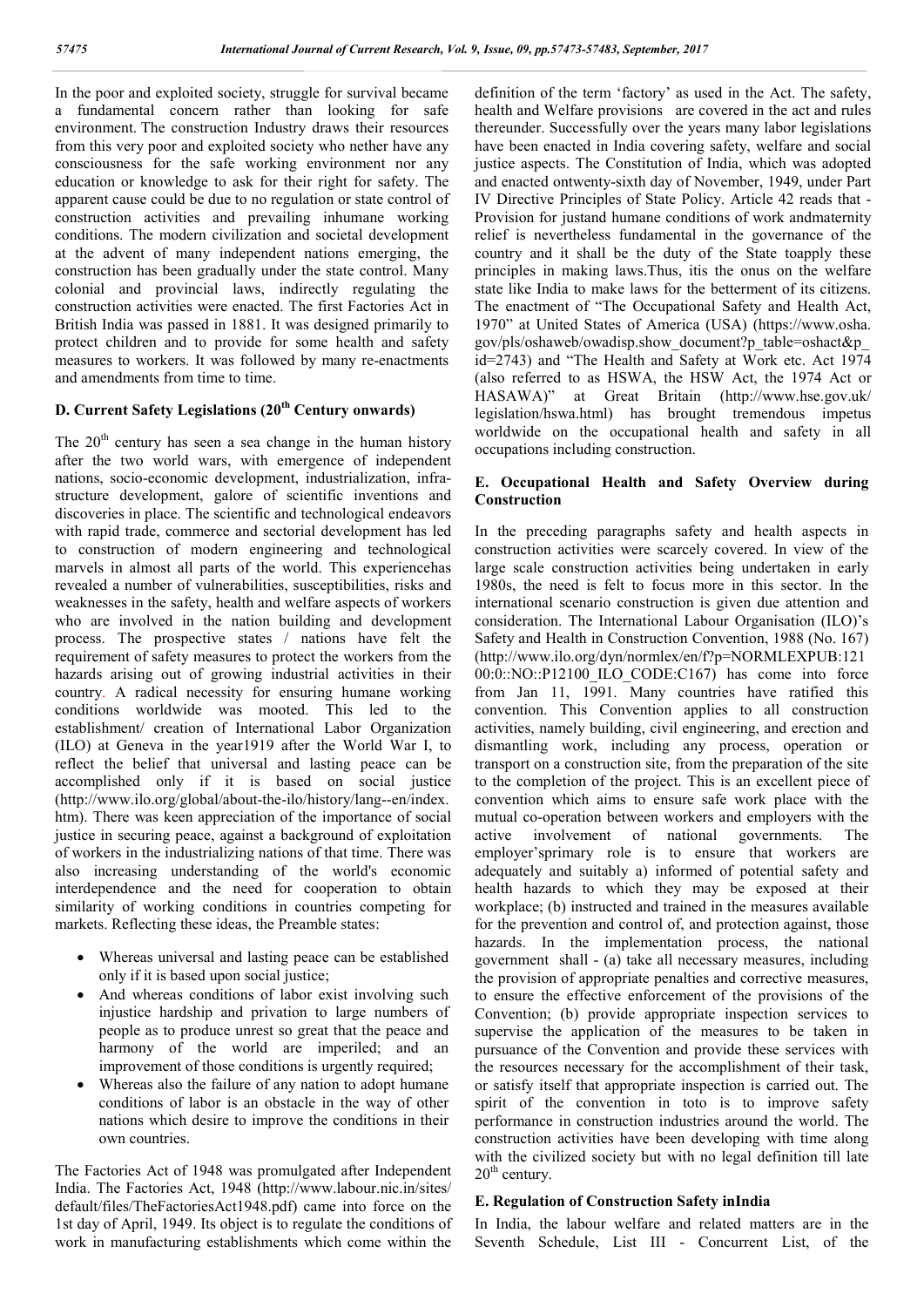Constitution of India. The acts/ rules as appropriate, related and relevant to the subject can be laid by both central and state governments, but administration / jurisdiction falls under the state government. The Building and Other Construction Workers (Regulation of Employment and Conditions of Service) Act, 1996 (lawmin.nic.in/ld/P-ACT/1996/) was enacted to regulate the employment and conditions of service of building and other construction workers and to provide for their safety, health and welfare measures and for other matters connected therewith or incidental thereto. This is a first positive step to improve the working conditions of the construction workers in India. A versatile definition of the building and construction work was given in the Act which reads as"building or other construction work "means the construction, alteration, repairs, maintenance or demolition, of or, in relation to, buildings, streets, roads, railways, tramways, airfields, irrigation, drainage, embankment and navigation works, flood control works (including storm water drainage works), generation, transmission and distribution of power, water works (including channels for distribution of water), oil and gas installations, electric lines, wireless, radio, television, telephone, telegraph and overseas communications, dams, canals, reservoirs, watercourses, tunnels, bridges, viaducts, aqueducts, pipelines, towers, cooling towers, transmission towers and such other work as may be specified in this behalf by the appropriate Government, by notification but does not include any building or other construction work to which the provisions of the Factories Act, 1948(63 of 1948), or the Mines Act, 1952 (35 of 1952), apply;

In Chapter VII of the above act, Safety and Health Measures are laid down for Building and Other Construction Works. In Section 40, the Power of appropriate Government to makerulesfor the safety and health of building workers are prescribed —

- (1) The appropriate Government may, by notification, make rules regarding the measures to be taken for the safety and health of building workers in the course of their employment and the equipment and appliances necessary to be provided to them for ensuring their safety, health and protection, during such employment.
- (2) In particular, and without prejudice to the generality of the foregoing power, such rules mayprovide for all or any of the following matters, namely: based on the research study and experience, few such works which have high potential for injury and fatal accidents reported are highlighted.
- (1) The safe means of access to, and the safety of, any working place, including the provision of suitable and sufficient scaffolding at various stages when work cannot be safely done from the ground or from any part of a building or from a ladder or such other means of support;
- (2) The precautions to be taken in connection with the demolition of the whole or any substantialpart of a building or other structure under the supervision of a competent person and the avoidance of danger from collapse of any building or other structure while removing any part of the framed building or other structure by shoring or otherwise;
- (3) The erection, installation, use and maintenance of hoists, lifting appliances and lifting gearincluding periodical testing and examination and heat

treatment,where necessary, precautions to be taken while raising or lowering loads, restrictionson carriage of persons and appointment of competent persons on hoists or other lifting appliances;

- (4) The adequate and suitable lighting of every workplace and approach thereto, of every place where raising or lowering operations with the use of hoists, lifting appliances or lifting gears are in progress and of all openings dangerous to building workers employed;
- (5) The precautions to be taken to prevent inhalation of dust, fumes,gases or vapours during anygrinding, cleaning, spraying or manipulation of any material and steps to be taken to secure and maintain adequate ventilation of every working place or confined space;
- (6) The measures to be taken during stacking or unstacking, stowing or un-stowingof materials or goods or handling in connection therewith;
- (7) The safeguarding of machinery including the fencing of every flywheel and every moving part ofaprime mover and every part of transmission or other machinery, unless it is in such a positionor of such construction as to be safe to every worker working onany of the operations and as if it were securely fenced;
- (8) The safe handling and use of plant, including tools and equipment operated by compressed air;
- (9) The precautionsto be taken in case of fire;
- (10) The limits of weight to be lifted or moved by workers;
- (11) The steps to be taken to prevent danger to workers from live electric wires or apparatusincluding electrical machinery and tools and from overhead wires:
- (12) The keeping of safety nets, safety sheets and safety belts where the special nature or the circumstances of work render them necessary for the safety of the workers;
- (13) The standards to be complied with regard to scaffolding, ladders and stairs, lifting appliances, ,ropes, chains and accessories, earth moving equipmentand floating operational equipment;
- (14) The precautions to be taken with regard to pile driving, concrete work, work with hot asphalt, tar or other similar things, insulation work, demolition operations, excavation, underground construction and handling materials;
- (15) The safety policy, that is to say, a policy relating to steps to be taken to ensure the safety and health of the building workers, the administrative arrangements therefor and the matters connected therewith, to be framed by the employers and contractors for theoperations to be carried on in a building or other construction work;
- (16) The provision and maintenance of medical facilities for building workers;
- (17) Any other matter concerning the safety and health of workers working in any of the operations being carried on in a building or other construction work.

In India, the state governments are empowered to inspect and enforce the provisions of this Act. The author's experience and the feedback obtained from various quarters suggest that due to large scale construction activities taken up in the country the inspection and enforcement machinery and mechanism is inadequate and should be strengthened.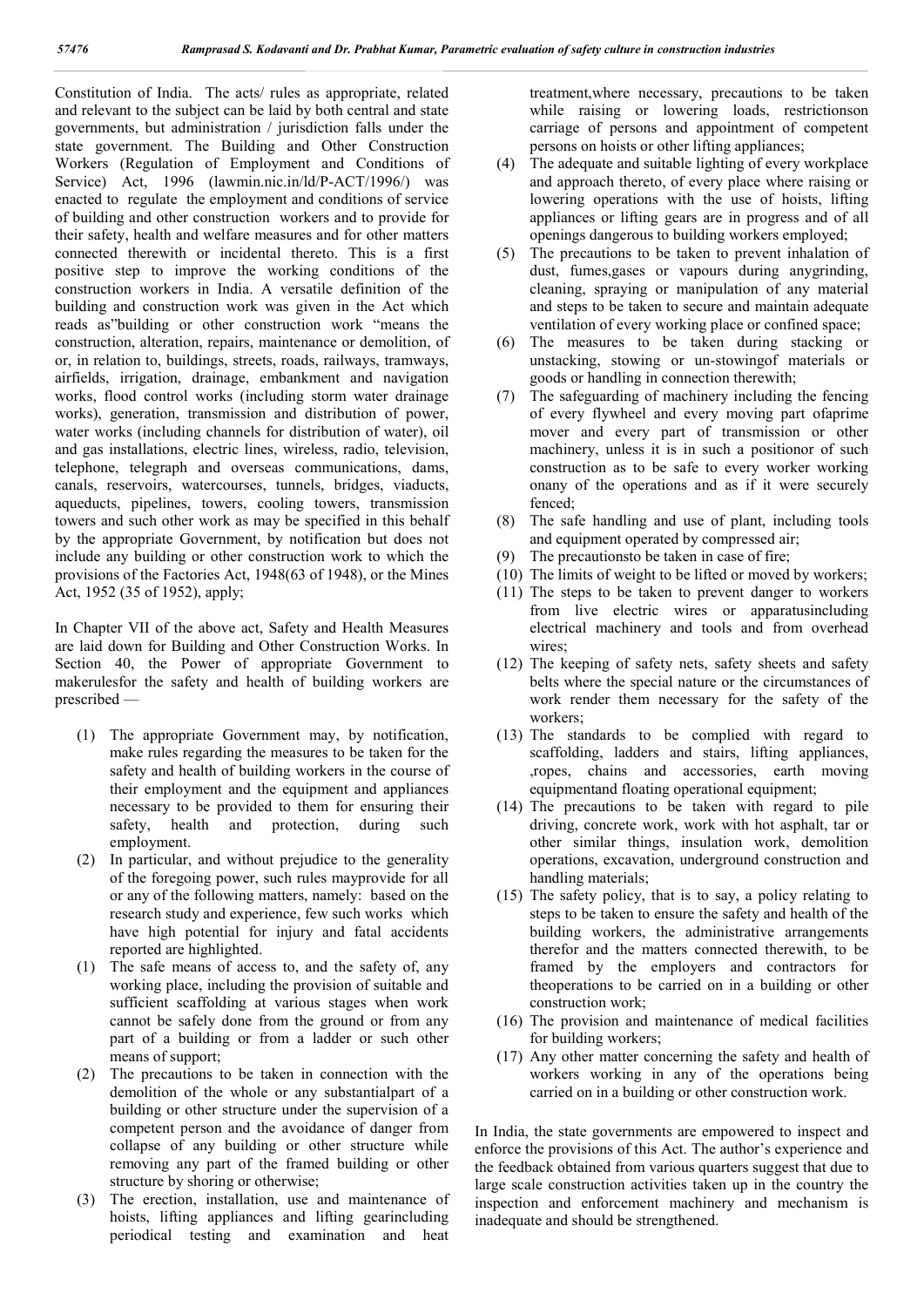# **3. METHODOLOGY**

# **A.Literature review**

To conduct the above research study effectively adequate, suitable and reliable data is collected from primary (first-hand information through field visits, observations, discussions with persons, e-mails, etc) and secondary (published reports / unpublished reference material / seminars / conferences proceedings / reference books /text books / journals / websites , etc) sources. More emphasis is given to primary sources as the research work is oriented towards human engineering aspects with a practical approach as the construction of a mega –project involving more than 85% of work force in the range illiterate – semiliterate – unskilled to semi-skilled. Eliciting / Collecting information from them is a challenging task. The information is collected through views, opinions, suggestions and comments from various sections of the population (target groups) like researchers, practitioners at regulatory bodies, industries (sites  $&$  headquarters), academicians, veterans, etc. at national national and international levels, on the proposed research topic. The structured and un-structured methods like, an opinionnaire / questionnaire / interview, personal interactions, telephonic discussions, investigations, reviews and assessment are deployed to collect data from various geographical locations in India. The surveyis mainly focussed on safe working practices, management commitment, communication, interactions, interdependencies and interrelationships between the complex human, organisational and technological (HOT) practices, etc in the safety culture in the construction industry. The survey is grossly encompassed on the core elements and factors evolved around the construction safety. About 1000 persons responded to the survey.

The survey revealed that there is no unique, dedicated and well defined statement on safety culture applicable for any industry. It is a specific term, which depends on applicability, suitability and adoptability of the industry. The Safety culture has been defined in a variety of ways, few such which are available in literature are:

- "The way we do things around here"
- A set of attitudes, beliefs, or norms
- A safety ethic

In general, for the purpose of simplicity , study and understanding the safety performance of the construction industry in the research work the term "safety culture" is stated as 'the attitude , behaviour and commitment of all levels of personnel deployed in the work place towards the safe work environment at all times'.

# **B. Development of Construction Safety Culture Management Model**

The safety culture management system for the purpose of this study meansthe systematic, cumulative and integrated approach towards the performance of Occupational Safety and Health Management System in the construction industry. The Occupational Health and Safety Management Systems – Requirements (OHSAS 18001:2007) (http://www.aims.org.pk/ wp-content/uploads/2014/08/OHSAS-18001-2007-Standards. pdf) is an Occupational Health and Safety Assessment Series (OHSAS) Standard which specifies requirements for an occupational health and safety (OH&S) management system, to enablean organization to control its OH&S risks and improve its OH&S performance.

The safety culture management system is built on the typical bedrock safety principlesin construction (Guide to Best Practice for Safer Construction, 2007), modified and adopted for suitability and applicability for construction industries in India;

- Principle 1: Establish leadershipcommitment for safety at all levels
- Principle 2: Prevent accidents by safe design of work environment.
- Principle 3: Promote hazard communication and prompt management
- Principle 4: Reinforce safe behaviour and preventive safety measures
- Principle 5: Strive to improve safety culture

The safety culture during construction involves the following steps, such as Development of a safety culture road map, Establishing management leadership and Commitment, Developing organisational structural frame work, Promoting occupational health and safety (OHS) in design, Planning and construction stages, Consulting and promoting a participativecommunication system for Safety Information and Management at all levels, Periodic measurement of safety performance and Improving the safety culture., The safety culture management system enablesa construction organization which includes acompany, corporation, firm, enterprise, authority or institution, or part or combination thereof, whether incorporated or not, public or private, that has its own functions and administration, to develop and implement a policy and objectives which take into account legal requirements and information about OH&S risks. It is intended toapply to all types and sizes of organizations and to accommodate diverse geographical, cultural and social conditions.The success of the system depends oncommitment from all levels and functions of the organization, and especially from top managementincluding visitors, temporary workers and contractor personnel. A system of this kind enables an organization to developan OH&S policy, establish objectives and processes to achieve the policy commitments, take action as needed to improve its performancemetrics and demonstrate the conformity of the system to the requirements of this OHSAS Standard. The Construction Safety Culture Management System Model is based on the methodology known as Plan-Do-Check-Act (PDCA Cycle) represented in Fig 1, which is analogous and in line with OHSAS Standardrequirements.

The steps involved in the PDCA Cycle are briefly described below:

- 1. Plan: To establish the objectives and processes necessary to achieve the desired safety performance in accordance with the organization's OH&S policy.
- 2. Do: Implement the processes, procedures and programs of OHS.
- 3. Check: This is the vital step of assessment of performance of the organisation. This involves monitoring and measuring of processes against OH&S policy, objectives, legal and other requirements, and report the results to the management.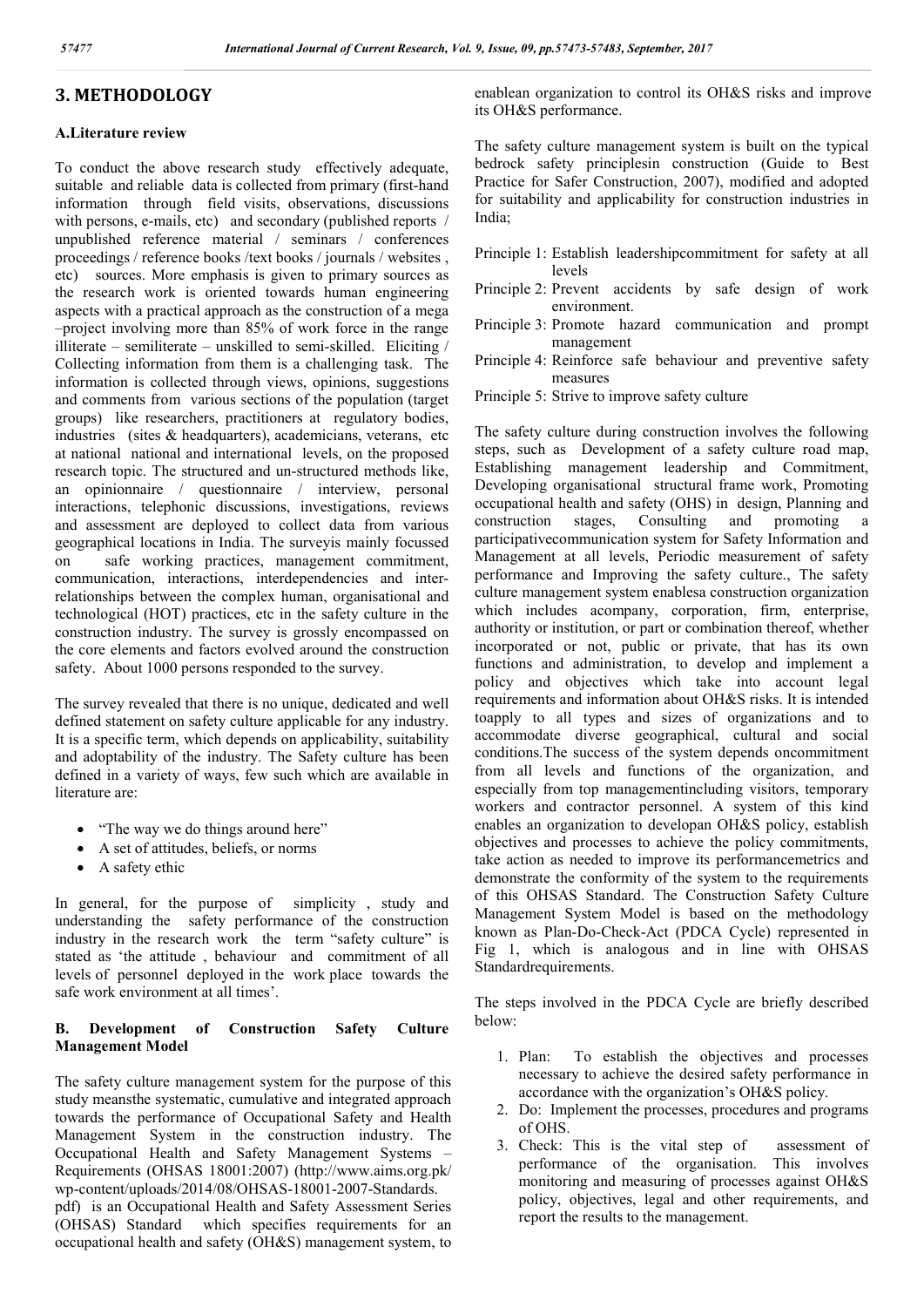

**Fig.1. Construction Safety Culture Management Model (in the figure Improvement should come in the arrow)**

In the checking step of process performance measurement and monitoring, the organization shall establish, implement and maintain procedure(s) to monitor and measure OH&S performance on a regularbasis.

This procedure(s) shall provide for:

- a) both qualitative and quantitative measures, appropriate to the needs of the organization;
- b) monitoring of the extent to which the organization's OH&S objectives are met;
- c) monitoring the effectiveness of controls (for health as well as for safety);
- d) proactive measures of performance that monitor conformancewith the OH&S programme(s), controls and operational criteria;
- e) reactive measures of performancethat monitor ill health, incidents(including accidents, near-misses, etc.), and other historical evidence of deficient OH&S performance;
- f) recording of data and resultsof monitoring and measurement sufficient to facilitate subsequent corrective action and preventive action analysis

4. **Act**: To taketimely actions to continually improve OH&S performance.

The present study is aimed at arriving at both qualitative and quantitative measures of OHS as Safety Culture metrics.

### **4. Studyand development of safety cultureindicators**

#### **A.General**

This research study is focused on pragmatic guidance for persons / organisations who understand the fundamental principles of health and safety management in construction activitiesand have a strong desire, commitment, wish and will to improve the safety culture in their organisations by measuring the positive, pro-active and preventive efforts through indicators. The measurement of any parameter is significant for effective management. It is well known that "To control, manage and improve, the measurement (metrics) are vital". The management of safety relies on the systematic anticipation, monitoring and development of organisational performance (Reiman and Pietkainen, 2012).

### **B.Development of Safety Culture Indicators**

The incidents / injuries / accidents should not be the absolute measure of safety performance. Historically and traditionally and even today in many instancesare considered as safety performance indicators and it is believed that accidents or incidents ratesare responsible for the bad safety culture. These are reactive, retrospective and lagindicators. They only indicate what went wrong in the past? The visualisation of any improvement in safety management system is the measurement of the existing / present performance with the past. In order to continually improve the safety performance, metrics play a critical role. The metrics can be Pro-active (P)or Lead Indicators and Reactive (R) or Lag Indicators. The Lead and Lag indicators are integrated in a pyramidal approach as represented in Fig.2

The parameters / elements for both lead and lag indicators are identified.



**Fig. 2. Construction Safety Culture Pyramid**

The Pyramidal approach (Process Safety Leading and Lagging Metrics, 2011) to safety culture metrics has 5 Levels. The Level: 1 &2 from base (bottom) indicates P (Lead indicators) and from Level 3 to 5 indicate R (Lag indicators). The numbers on brackets in the Fig.2 indicate the number of times (opportunities to check and correct the unsafe situations promptly) before a severe / fatal injury takes place. The probability of fatal injury (Level 5) to the at risk –behaviour (Level 1) (1 in 10, 000). It is to be noted that Ps are numerically large, if safety performance is based on Ps also then therewill be many venues to improve. The values assigned to each level are based on the information available from the literature and corroborated with the performancedata of about 43 organisations like construction projects, operating utilities, chemicalprocessing plants, engineering industry and research and development units for a period of about 16 years (2001- 16). The available information and performance data on near misses and all injuries arecompared, studied, reviewed, analysed and interpolated /extrapolated to rationalize / harmonize the orders in 10s for presentation purpose. The Base of the pyramid indicates (Level 1- Trivial) many incidents / deviations in working practices, site conditions, management lapses, at-risk behaviours etc, wherein the defence layers can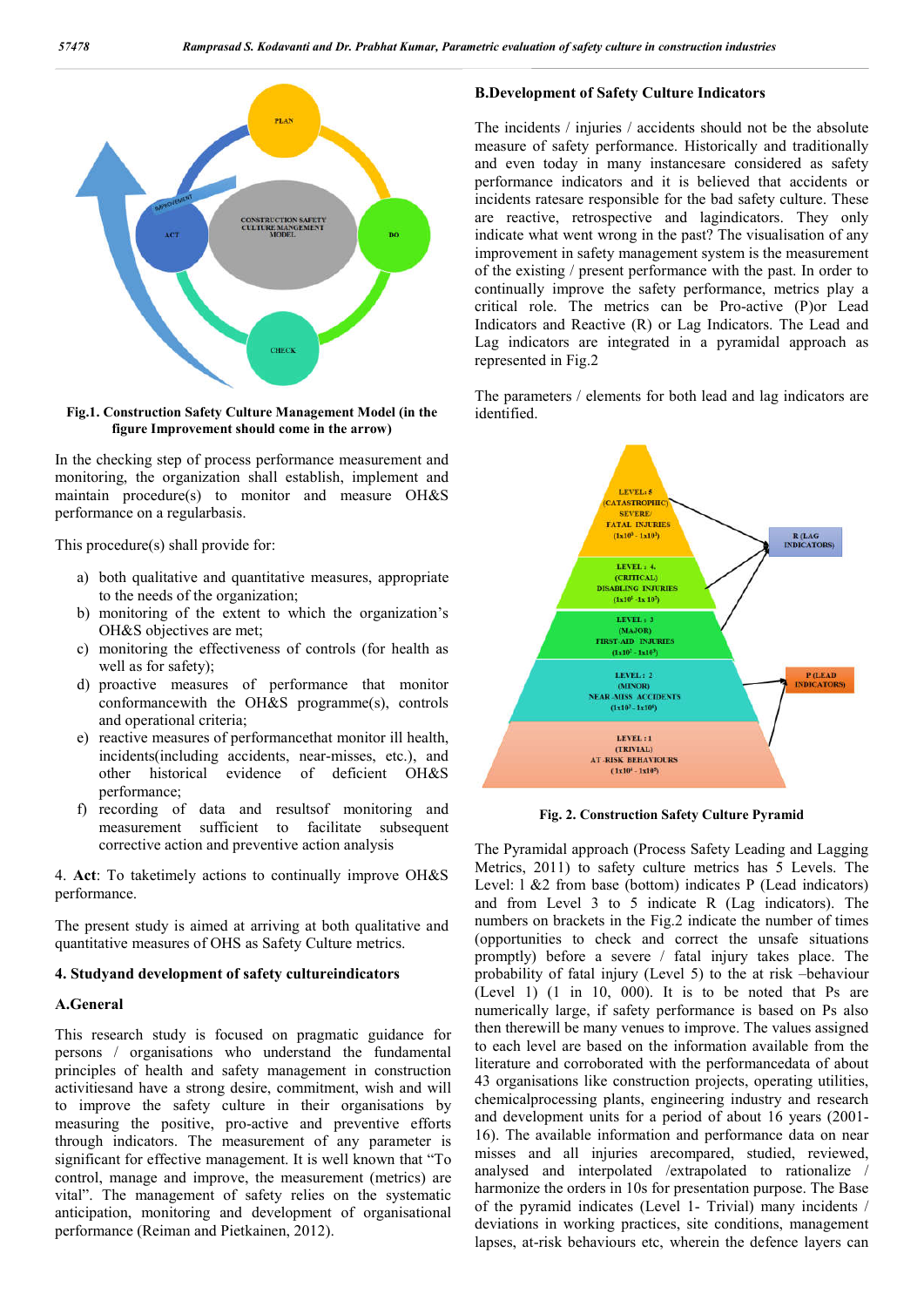tolerate / accept and prevent an incident/ injury. There numbers are in the order of  $1x10^4$ to1x10<sup>5</sup>. This is the strong base to proactively control work environment and improve the construction safety culture management system. The next layer from bottom (Level 2 - Minor) indicates few random / isolated incidents which may not result in injuries (close calls), latent system failures , failure of equipment, symptoms of engineering / management failures, Near Misses, etc over a period of time. One level is breached but these are precursors which require attention of management and corrective actions should be initiated. There numbers are in the order of  $1x \frac{10^3}{10}$  $1x10<sup>4</sup>$ . They areone order higher than previous level.

As per the authors experience the transition time from Level 1 to 2 ranges from six to 12 months for manufacturing industry and for construction industry three to six months. The above two levels are termed as positive or pro-active or Lead Indicators. This indicators reveal the positive safety performance and an encouraging safety culture in construction industry. These are also called under current indicators which can rapidly manifest into severe injuries / fatal accident without any signs and symptoms. The sensible construction / project management team should take cognizance of it and initiate prompt safety measures. The third layer (Level 3 – Major) indicates failures of preventive measures and breach of protective layers which result in frequent occurrence of failures, more loss time injuries, repetitive acts and unsafe practices, continuing deficiencies, etc. These are challenges to the construction safety and the management should take such happenings seriously and initiate corrections and corrective actions immediately. There numbers are in the order of 1x  $10<sup>2</sup>$  to  $1x10<sup>3</sup>$ . They areone order higher than previous level. The probability of disabling injuries are high, so the management should put concerted efforts and enhance safety measures to prevent. As per the authors experience the transition time (latent failure to active failure) from Level 2 to 3 ranges from three to six months for manufacturing industry and for construction industry one to three months. The second apex level (Level 4- Critical) indicates failure of all protective and defence layers reflects in severe injuries / fatalities at regular intervals, in –breeding negligence, active system failures built –up over confidence at multiple levels, out-of-control contract management system, etc. This is an alarming stage, for construction activity /industry. This is the testimony of degraded / deteriorated safety culture. There numbers are in the order of  $1x \times 10^{1}$  to  $1x10^{2}$ . They areone order higher than previous level. This indicates frequent reporting of disabling injuries and failure of safety measures. This requires strict enforcement actions.

As per the authors experience the transition (latent failure to active failure and progression of active failures) time from Level 3 to 4 ranges from three to six months for manufacturing industry and for construction industry one to three months. The above are based on the observations and review experience of the construction projects and operating plants in the span of 16 years by the author.The author also observed that the safety culture progression from Level  $-1$  to Level -4 is very rapid (one to two months) for construction projects. The jumping of levels may not be sequential or orderly. It can be abrupt as a new contractor may join the construction work and land into severe / disabling injury in a short time due to inadequacies in the safety management system. The apex level (Level 5- Catastrophic) indicates failure of all protective and defence layers reflects in severe injuries / fatalities at regular intervals, in –breeding negligence, built –up over confidence at multiple levels, out-of-control contract management system, etc. This is a total failure of safety culture in an organisation an alarming stage, for construction activity /industry the cycle (week to a month) is very short as compared to manufacturingindustry (one to three months). This is based on the observations and review experience of the construction projects and operating plants in the span of 15 years by the author. The author also observed that the progression from Level  $-1$  to Level  $-4$  is very rapid (1-2 months) for construction projects.

The apex of the pyramid depicts the situation(s) where the preventive measures have failed and the incident / accident is at the threshold, whereas the base of the pyramid also mentions about few deviations / failures wherein the safety management system can continue to survive. There is no clear cut distinction between Lag and Lead indicators. The extent of overlapping cannot be estimated. The margin of barriers between Lead and Lagindicators is hairline, only fortune plays a pivotal role. The construction management should not rest/ bank on fortunes, they should believe in realities. The wisdom always prevails in preventing a severe / fatal injury.The researchers say that "Another inadequacy common to Lead and Lag indicators is that neither measure essential leadership attributes, communications and desired safe behaviours as necessary elements of safety culture and safety performance".

The typical parameters of Lead indicator (**P**) which are positive, proactiveand injury / accident preventive efforts are required to be taken by the organisation :

- Safety improvement programs
- Efforts to reduce risks
- Management and supervisors visits to work places
- Near misses reporting culture
- Safety promotion programs
- Compliance to established and approved procedure
- Safety education and training to all levels
- Periodic meetings / interactions and agenda between inter plant / project authorities and with contractors.
- Pre-job meeting / tool box meetings and reviews involving supervisors and managers.
- Preventive checks / inspections of plant, machinery, equipment, tools, etc.
- Timely completion of safety tasks
- Mock up exercises, desk top practices, drills, etc.

The typical parameters of Lag indicator (**R**) which are negative, reactive, review and corrective actions which should be in place to prevent recurring injury / accident:

- Injuryfrequency rates
- Injury Severity rates
- Incident rates.
- Mean time between two accidents
- Longest accident period
- No of un safe behaviour/ acts observed / reported
- Inspection / Audit Findings and Metrics
- Accident reviews, status on corrective measures
- Lessons Learned from accidents in the same site.
- Adequacy of preventivemeasures, etc.

The above are typical parameters of Lead  $(P)$  and  $Lag(R)$ indicators. The Safety Culture Score or Index (S) for any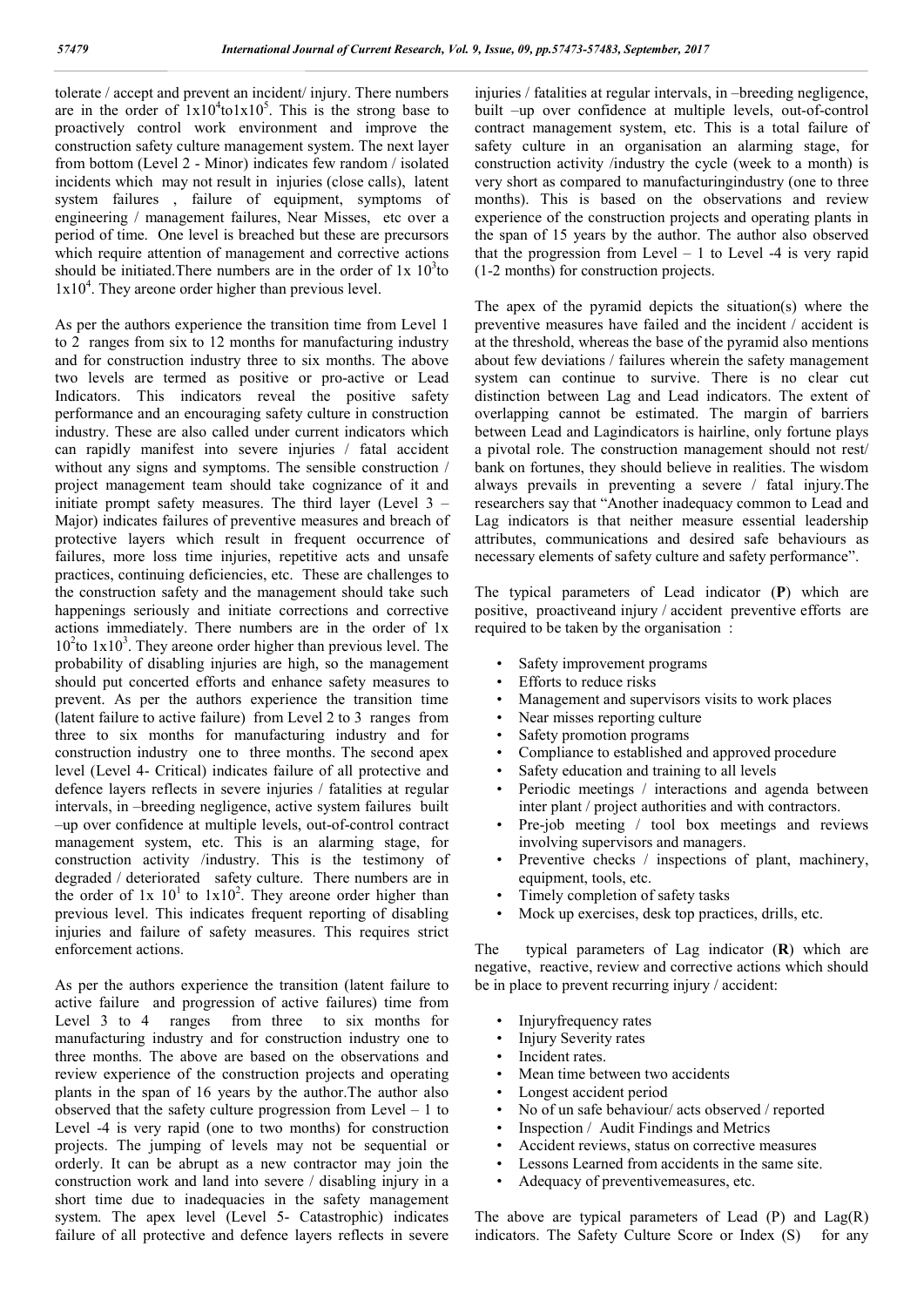organisation is the sum of Lead indicator (P) and the Lag indicator  $(R)$ . The Ps are positive indicators  $(+)$  value) and Rs are negative indicators (-value). In general, Ps are qualitative in nature and Rs are quantitative. The efforts have been put by the author to quantify the parameters within the indicators so that a score for the each of the indicators is available. Quantitative values are preferred because of their objectivity and ease of interpretation. An exercise has been carried out to evaluate the safety performance by a point system. A point system is based on 0-100 scale. The value assigned to Pis , average of the three elements which are factored for 100 points which has positive value (+) and for R the value assignedis average of two elementsfactored for 100 points this has negative value ( - ). The SafetyCulture Score / Index(S) is the sum of the above two (i.e P&R). The net value is positive, if thepreventive, positive and proactive measures exceed the reactive and negative measures or vice versa. This is a good quantitative measure of safety performance of an organisation for the purpose of assessing, ranking, rewarding, etc.

Mathematically, the Safety Culture Score / Index **(S)** is represented as,

$$
S = P + R \dots \tag{1}
$$

This implies that S can have values ranging from 0 to 100. Theoretically, when value of P is less than R (i.e P $\leq$ R), a negative value of S is possible, where proactive measures are totally absent. This means that a negative value of safety culture is equivalent to the absence or no safety culture in the organisation, hence negative value of S is equal to zero.Thus the range of S can be expressed ( $0 \le S \le 100$ ).

#### **C.Computation of Safety Culture Score**

An attempt is made by the authors to assimilate the information on performance of safety management system obtainedfrom 30 units which consists of Operations (11units), Production (10 units), Research &Development (7 units) and Construction (2projects/units) over a period of last two years (2015 & 2016) to arrive at a Safety Culture Score /Index. The above units are spread over different parts of India with a diverse technologies, geographically different sites, varied workforce &languages, diversified culture, conservative customs and traditions, etc. The study conducted is comprehensive and harmonized to an uniform scale.The information is based on 5 indicators of which 3 are Lead Ps (P1, P2 and P3) s) and 2 are Lag Rs (R1and R2). All five indicators are based on performance of Safety Management System (SMS). The Psare, Establishment of SMS (P1), Sustainability of SMS (P2) & Safety Knowledge Management (P3). The Rs are, Accident Management (R1) and Compliance Management (R2). The 100 points of each indicators are divided into various elements. The above indicators can be applied to all industries like operations, processing, servicing, research and development, construction, etc.

For example,

The  $Ps$ (+ve) are,

1. Establishment of SMS (P1)has 5 elements such as 1) identification and appointment of key personnel responsible for safety and health, 2) Reporting system, investigation and analysis of events, near misses, etc, 3)

Work methods like Permit to work system, etc for all works, 4) Hazard identifications techniques available and employed and 5) SMS documentation. The 100 points are distributed equally with equal weightage (20%) between them.

- 2. Sustainability of SMS (P2) has 5 elements, they are 1) Fixing authority, accountability, responsibility for safety and empowering the key personnel, 2) Participative and co-operative efforts for safety through committees, work groups, etc, 3) Performance evaluation of SMS through monitoring and control of all activities at the organisation including commitment by managementat all levels, 4) Training and assessment of SMS and 5) Periodic safety exercises and drills. The 100 points are distributed equally with equal weightage (20%) between them.
- 3. Safety Knowledge Management (P3) has 2 elements which are 1) Safety promotional activities like competitions, contests, awards, prizes, etc for the best safety campaigns as well as Awareness programs on hazards and control, life style management, positive health aspects, etc. and 2) Learning from latest trends and developments in occupational safety and health technologies, accidents happening at other places, preventive actions for recurrence, etc. The 100 points are distributed equally with equal weightage (50%) between them.

The Ps value of a unit is an average of PI, P2 and P3. The computed value of Pfor each unit is shown in TABLE 2.

The Rs(-ve) are,

- 1. Accident Management (R1) has 2elements, they are 1) Reporting and recording of all accidents / injuries through an effective system and 2) Computation of accident rates (frequency rate which is number of injuries per million man hours worked, severity rate means number of man days lost per million man hours worked, incident rate number of people injured per thousand exposed to the hazard/ risk, etc. The 100 points are distributed equally with equal weightage (50%) between them.
- 2. Compliance Management (R2) has 3 elements, identified as 1) Non- Compliance and follow up for closure to SMS requirements, 2) Non- Compliance and follow up for closure to legal and regulatory recommendations/ requirements and 3) Offences, penalties regulatory / legal actions, public complaints, etc. The 100 points are distributed with the weightage of 40 %, 40% & 20% respectively.

The Rs value of a unit is an average of R1 and R2. The computed value of R for each unit is shown in Table 2

In the Table 2, O (Operating Unit means the organisation involved in operating various systems and producing electric power), P(Processing Unit means the organisation involved in production of chemicals, fabricated engineering products, etc using chemical, mechanical and metallurgical processes), R&D (Research & Development Unitmeans the organisation involved in carrying of research and developmental activities utilizing latest and advanced science and technologies) &C (Construction Unit means construction of a large scale heavy engineering infra-structure industries deploying intensive and extensive resources like work forces, finance, etc.)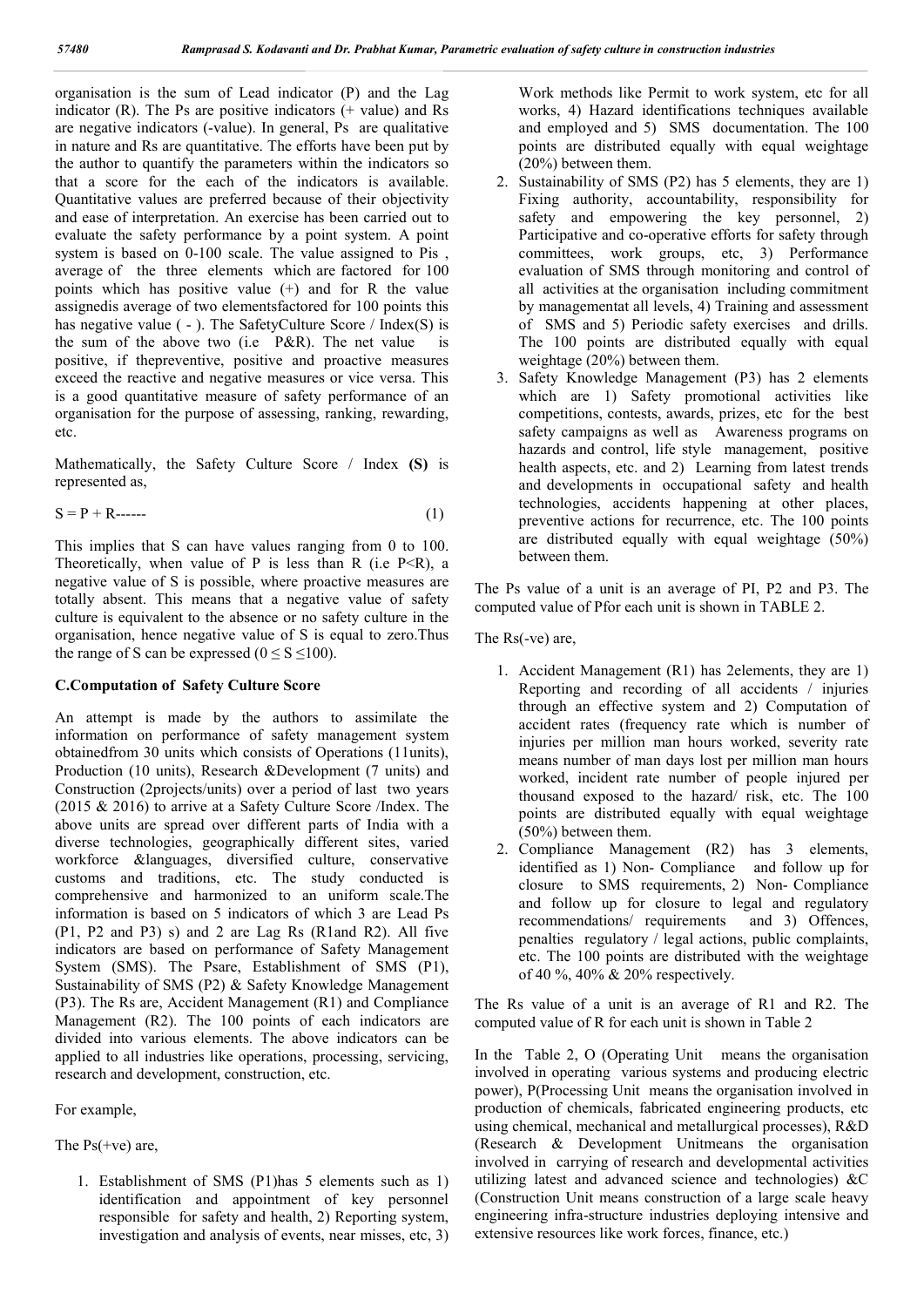| Lead Indicators<br>$Ps (+)$<br>Unit |                |                | Av Lead Indicators<br>$(P1+P2+P3)/3$ |          | Lag Indicators<br>$Rs (-)$ | Av Lag Indicators<br>$(R1 + R2)/2$ | Safety Culture<br>Score / Index | Stage       |             |
|-------------------------------------|----------------|----------------|--------------------------------------|----------|----------------------------|------------------------------------|---------------------------------|-------------|-------------|
|                                     | P <sub>1</sub> | P <sub>2</sub> | P <sub>3</sub>                       | $(+)(P)$ | R1                         | R <sub>2</sub>                     | $\overline{(\cdot)(R)}$         | $S=(P)+(R)$ |             |
| $O - 1$                             | 96             | 92             | 94                                   | 94       | 12                         | 18                                 | 15                              | 79          | S           |
| $O - 2$                             | 90             | 94             | 92                                   | 92       | 14                         | 20                                 | 17                              | 75          | S           |
| $O - 3$                             | 79             | 75             | 80                                   | 78       | 20                         | 16                                 | 18                              | 60          | M           |
| $O - 4$                             | 72             | 76             | 78                                   | 75       | 25                         | 15                                 | 20                              | 55          | E/D         |
| $O-5$                               | 87             | 89             | 79                                   | 85       | 19                         | 25                                 | 22                              | 63          | M           |
| $O - 6$                             | 75             | 70             | 70                                   | 72       | 28                         | 24                                 | 26                              | 46          | E           |
| $O - 7$                             | 63             | 68             | 64                                   | 65       | 30                         | 26                                 | 28                              | 43          | E           |
| $O-8$                               | 89             | 90             | 85                                   | 88       | 32                         | 28                                 | 30                              | 58          | M           |
| $O-9$                               | 84             | 86             | 79                                   | 83       | 26                         | 22                                 | 24                              | 61          | M           |
| $O-10$                              | 91             | 93             | 92                                   | 92       | 25                         | 21                                 | 23                              | 69          | M           |
| $O-11$                              | 86             | 87             | 89                                   | 87       | 22                         | 20                                 | 21                              | 66          | M           |
| $P-1$                               | 78             | 75             | 78                                   | 77       | 26                         | 22                                 | 24                              | 53          | D           |
| $P - 2$                             | 79             | 80             | 78                                   | 79       | 23                         | 17                                 | 20                              | 59          | M           |
| $P - 3$                             | 77             | 80             | 75                                   | 77       | 28                         | 22                                 | 25                              | 52          | D           |
| $P - 4$                             | 72             | 76             | 74                                   | 74       | 22                         | 20                                 | 21                              | 53          | D           |
| $P - 5$                             | 73             | 78             | 74                                   | 75       | 29                         | 23                                 | 26                              | 49          | D           |
| $P - 6$                             | 78             | 76             | 75                                   | 76       | 25                         | 23                                 | 24                              | 52          | $\mathbf D$ |
| $P - 7$                             | 85             | 82             | 83                                   | 83       | 30                         | 26                                 | 28                              | 55          | E/D         |
| $P - 8$                             | 70             | 68             | 74                                   | 71       | 32                         | 28                                 | 30                              | 41          | E           |
| $P - 9$                             | 72             | 70             | 65                                   | 69       | 26                         | 20                                 | 23                              | 45          | E           |
| $P-10$                              | 74             | 78             | 77                                   | 76       | 28                         | 24                                 | 26                              | 50          | $\mathbf D$ |
| <b>R&amp;D-1</b>                    | 75             | 74             | 82                                   | 77       | 20                         | 18                                 | 19                              | 58          | M           |
| R&D-2                               | 72             | 74             | 72                                   | 73       | 24                         | 20                                 | 22                              | 51          | $\mathbf D$ |
| R&D-3                               | 80             | 73             | 71                                   | 75       | 29                         | 25                                 | 27                              | 48          | $\mathbf D$ |
| R&D-4                               | 65             | 58             | 60                                   | 61       | 22                         | 18                                 | 20                              | 41          | E           |
| R&D-5                               | 70             | 68             | 66                                   | 68       | 28                         | 20                                 | 24                              | 44          | E           |
| R&D-6                               | 66             | 64             | 72                                   | 67       | 30                         | 20                                 | 25                              | 42          | E           |
| R&D-7                               | 76             | 75             | 72                                   | 74       | 18                         | 12                                 | 15                              | 59          | M           |
| $C-1$                               | 84             | 82             | 84                                   | 83       | 24                         | 20                                 | 22                              | 63          | M           |
| $C-2$                               | 80             | 78             | 80                                   | 79       | 30                         | 26                                 | 28                              | 51          | D           |

#### **Table 2. Typical safety culturescore / index for different industries**

**Table 3. Performance based safety culturestaging**

| Score(S) Criteria | Safety Culture Stage              | Transition Stage and Period                                                            |
|-------------------|-----------------------------------|----------------------------------------------------------------------------------------|
| $<$ 40            | Incipient(I)                      | Needs immediate action to establish Safety Management System                           |
| $40 - 55$         | Evolving $(E)$ / Developing $(D)$ | Improvement $(1 \text{ to } 2 \text{ years})$                                          |
| 56-70             | Managing / Maintaining $(M)$      |                                                                                        |
| 71-89             | Strengthening/Sustaining $(S)$    | Reinforcement (3-5 years or more). Generally not anticipated for Construction Industry |
| > 90              | RObust (O)                        |                                                                                        |

The typical Safety Culture Score / Index (**S**) is calculated and tabulated for all the 30 units as above. It is observed that the value of **S** ranges from 41 to 79. Based on the **S** value the stages of safety culture prevailing in a unit can be graded for the understanding of the safety performance**.** It is noted during the course of study that the above units are highly diversified in technologies, functions, management styles, etc. Effort is made to arrive at common, uniform and basic occupational health and safety requirements and the safety management system prevailing in the unit to measure the safety performance and the working culture. Based on the above stages are identified for each unit. The criteria for the stage is the present position and the scope for further improvement not for the purpose of rewarding or ranking the units.

#### **D.Stages of Safety Culture Performance Assessment**

The authors have surveyed and reviewed the open literature and information available on the stages of safety culture in various organisations including high reliability organisations like space, nuclear, aviation, hydrocarbon processing industries. In general, the stages varied from 3 to 5 in different organisations depending on the activities and functions. The authors observed from the global scenarios, that safety culture is a phenomenal process and takes considerable time i.e about more than 20 years to move from stage to stage i.e evolve,

develop, manage, improve, maintain, strengthen and sustain. The industries at large are still in managing and improving stages and have long journey to travel. In case of construction industries due to their short project life cycle (normally 5 to 10 years for mega-projects from conception to completion), they cannot afford to have long gestation periods like manufacturing or production units to achieve sustainable safety culture. Construction industry should look for a rapid development in 3 stages like Evolving / Developing as Stage 1, Managing / Maintaining as Stage 2 and Strengthening / Sustaining as Stage 3. The initiation to transition from one stage to other shall not be more than 6 months. This is based on author's experience with project management and safety performance of 8 mega construction projects that have been completed in the last 15 years in India. The project should at least reach Stage 2 in less than a year so that the safety performance can be improved during the process of construction in the coming years. The principal contractor shall be held responsible under the contract management system to strictly comply with the requirement. In order to facilitate the development of robust safety culture at early phase of construction, during the evaluation and selection of contractors the availability of Safety Management System or Occupational Safety Health System shall be the primary criteria for awarding the work. This shall ensure safety conscious work environment throughout the construction stage of the project.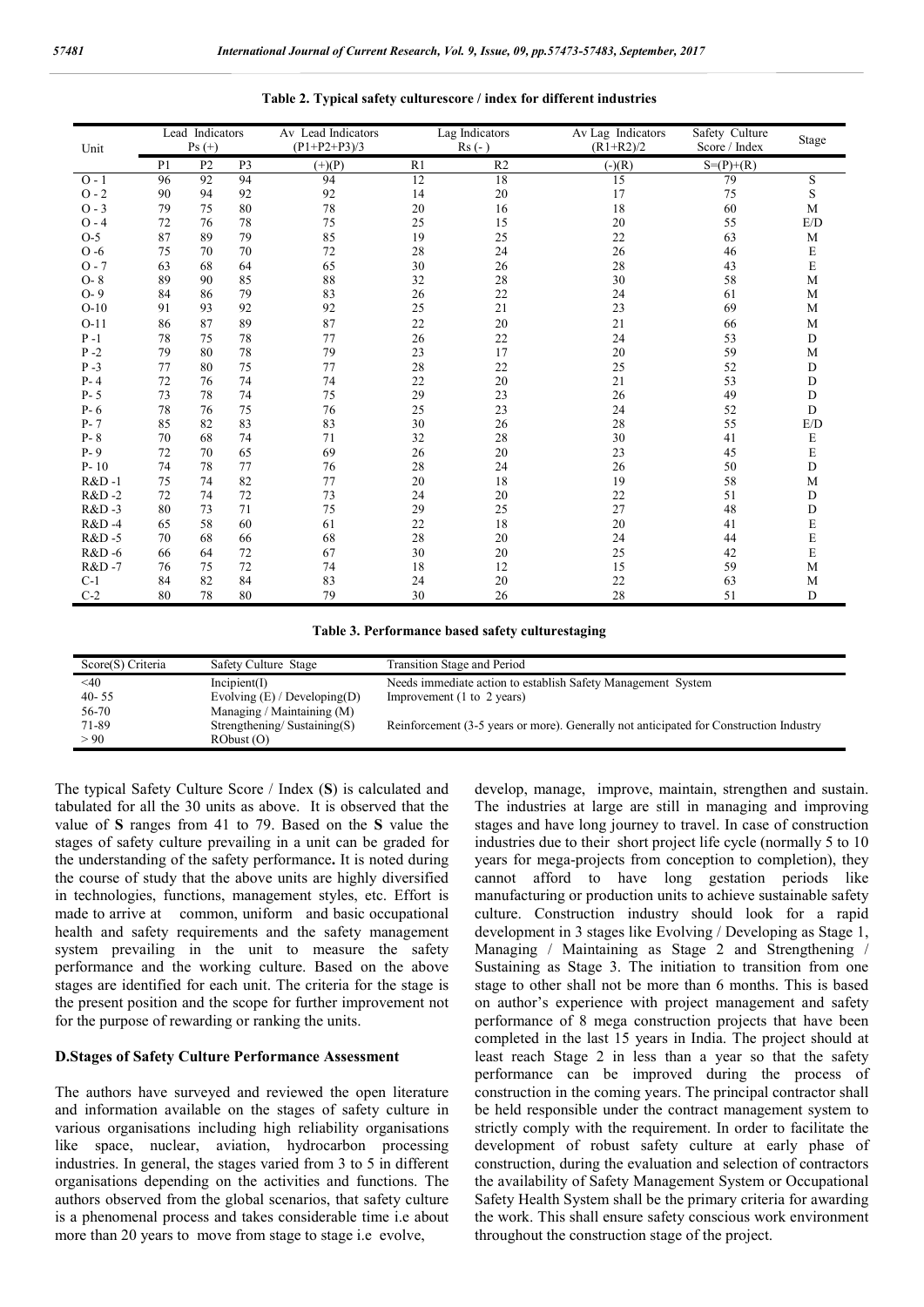A trial effort is made to fit the appropriate stages for the typical 30 units whose safety culture assessment is done and data is presented above in Table 2. The Table 3 gives the score based criteria for arriving at the present stage. Interpreting the above Table 3, we can conclude that with the data available with authors the S value less than 40 is very rarely seen at the project early stages. This can a happen when sub-, sub – contractors resort to works in the site because of no safety culture as the construction progresses. The authors also observed that the fall of score can happen at any stage due to frequent incidents / events, recurring severe injuries, overconfidence, complacency, negligence, blaming culture and non-caring attitude of project management. These are the signs and symptoms of deteriorating or degrading safety culture of the organisation which should be detected and checked, corrections / corrective actions should be taken immediately. The authors inferred that maintaining a score in the range of 70-80 had been a challenge in the construction industry. The level of 60-70 should be maintained throughout the gestation period of the project, which is sign of good safety culture.

# **5. RESULTS AND DISCUSSION**

Construction work has been increasing in developing and undeveloped countries over the past few years. With an increase in this type of work occupational fatalities have increased (OSHA Data & Statistics / Commonly Used Statistics, 2017). A recent study (Hinze *et al*., 2013) published in the US has found serious shortcomings in using traditional lag indicators for measuring safety. In contrast, Leading indicators can predict future levels of safety performance. The results of the study also indicate that the reactive Lag type indicators which are based on consequences of the accidents / injuries, lackinformation on preventive measures to improve the safety performance. Lead indicators are pro-active type of indicators or precursors which indicate efforts of the construction organisation in preventing the severe / fatal injuries by an effective and efficient management controls in place. The Lead indicators give the status on healthiness of the active and passive defence layers built in the organisation. The authors attempted to quantify the safety performance through the computation of the Safety Culture /Index (S) which the composite mix/ combination of Ps & Rs which is a good metric. The valueof S at any point of time is an indicator of the stage of safety culture prevailing in the organisation. Currently there are no standard national or international safety effectiveness indicators that are accepted by the construction industry. The challenge is that quantitative survey instruments developed for measuring safety culture and/ or safety climate are inherently flawed methodologically and do not produce reliable and representative data concerning attitudes to safety. Measures that combine quantitative and qualitative components are needed to provide a clear utility for safety effectiveness indicators. Construction sector looks for a definitive and determined indicators for the positive performance assessment of safety culture. The Ps and Rs of this study can also be effectively considered as essential factorsfor improving safety performance. The computation method can be used as a reliable and tangible way of measuring safety culture. This paper proposes that the accurate measurements / metrics of safety effectiveness and safety culture is a requirement for assessing safe behaviours, safety knowledge, effective communication and safety performance in a construction industry. A personal study by author on analysis of trends of around 30 units involved in

manufacturing, construction and other allied activities over a period of 16 years (2001-2016) reveal that the hierarchy of contributors for severe / fatal injuries are fall from height, struck by/ against and electrocutionwhich account for more 95% injuries. The construction management should adopt a strong safety management system to establish a robust/ resilient safety culture. This is in agreement with the studies conducted by researchers worldwide in both the developed and developing countries at all parts of the globe. The effective performance of safety is determined by the safety culture Score / index (S) which is an indicative of safety culture.

The construction industry shall maintain a safe and healthy, humanework environment. Managers and supervisors should be held responsible for the establishment and maintenance of good health and safety practices. A systemic approach towards safety shall bepromoted and enforced through empowerment throughout the organisation. To bethe most effective organisation safety practices should be clearly communicated to all levels through signboards, meetings, training programs etc. Work descriptions and performance criteria should clearly indicate that healthy and safepractices are part of the employeesexpectations. Performance appraisals, at all levels should evaluate theemployees conformance to health and safety practices and recognize good health and safety practices. A step further, each employee should be made to understand from the outset of the project that failure to observe goodsafety practices may subject the employees to disciplinary action up to and including possible termination. A recordable, safe and successful story in construction history is completion of the London Olympic Park which was, completed in 4 years in 2012 with around 12,500 workers, clocking up 62 million hours of work with an Accident Frequency Rate of 0.17 per 100,000 hours and with zero fatalities. It's an example of what can be done, if we plan, train and remain vigilant (Source: Courtesy British Safety Council, Bechtel, Helen Binet and ODA(Olympic Delivery Authority) (http://www.theb1m.com/ video/health-and-safety-in-construction-a-visual-history).

Updated June 28, 2017. This is the embodiment and testimony of a robust safety culture in construction. This research work istargeted to improve the working conditions of those temporary work forces in all parts of the world who assemble in the process of building permanent industries / structures / institutions and earning their lively hood get injuries and succumb, due to their poverty, illiteracy, unawareness of hazards and combined with their own ignorance. These injuries could have been prevented had there been a positive safety culture with an effective hazard communication and commitment towards safety by the construction management. Of late, the concept of safety culture has been attracting the attention and is in the focus of the academicians, researchers, practitioners, industrialists, government, public, stakeholders, pressure-groups, etc, nationally and internationally

## **6. Conclusion**

Construction has been accredited as a hazardous workwith high potentiality for severe and fatal injuries. Customarily, historically and traditionally the safety performance of any industry had been measured by Lag (R) metrics such as incident rate, frequency rate, severity rate, injury index, etceven with different namesglobally indicating only the past. Measuring Leadindicators is consistent with Injury Free work